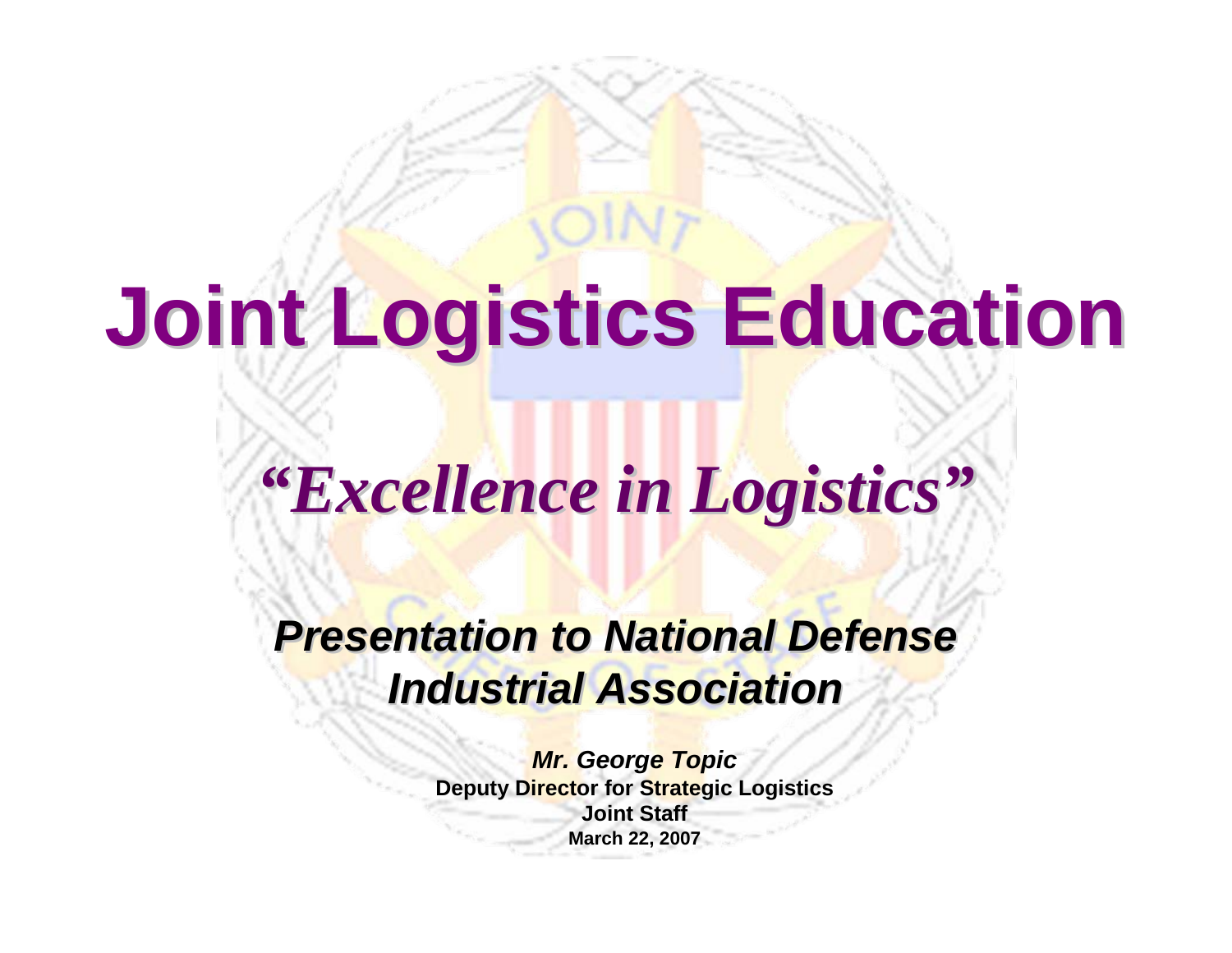## Joint Logisticians Joint Logisticians

#### **Who are they?**

### **What do they do?**

**Planners, operators and** *commanders on joint staffs, in commanders on joint staffs, in*  **Service logistics elements . . .** 

*Deliver joint logistics outcomes* in support of the joint force . . .

#### **How do they do it?**

Integrating, coordinating and *synchronizing capabilities synchronizing capabilities against joint force rqmts . . .* 

### **Why do we need them?**

**Optimize available logistics** *capabilities to provide effective capabilities to provide effective joint outcomes at best value joint outcomes at best value*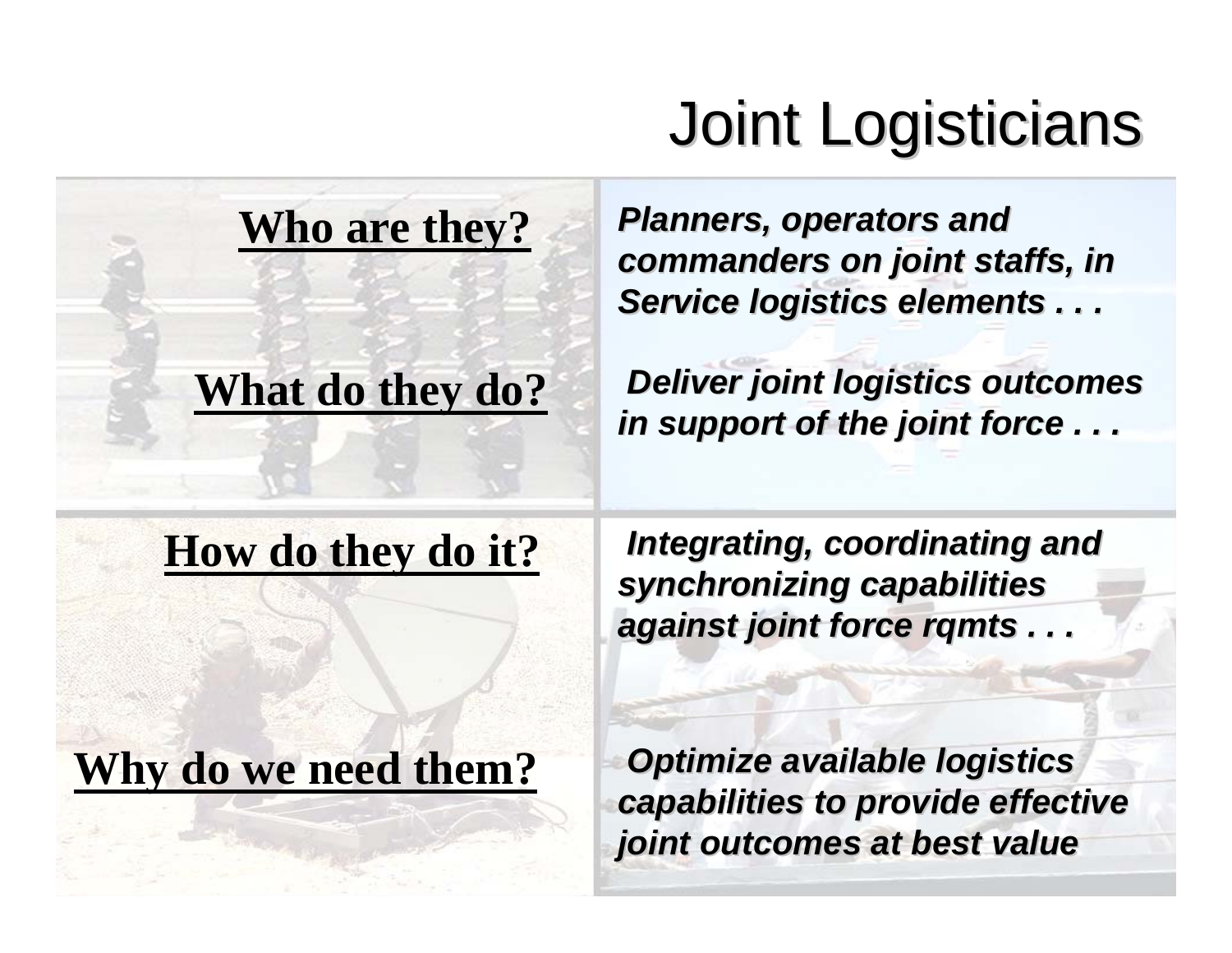## Joint Logisticians Joint Logisticians

#### **What are the skills, knowledge & attributes do we want?** 9 **A Service logistics expert** 9 **A Service logistics expert A Service logistics expert**  $\blacksquare$  Grounded in the "core" of Service logistics 9 **Is OK with uncertainty** 9 **Is OK with uncertainty Is OK with uncertainty**  $\blacksquare$  **Understands that change is the only certainty** 9 **Has a mature global perspective** 9 **Has a mature global perspective Has a mature global perspective** *Keen insights into E2E processes and Keen insights into E2E processes and Keen insights into E2E processes and commercial supply chain principles commercial supply chain principles commercial supply chain principles* 9 **Can make decisions with minimal information** 9 **Can make decisions with minimal information Can make decisions with minimal information**  $\blacksquare$  **Is able to clearly distinguish between "must know"** *and "nice to know." and "nice to know. nice to know. "" of Service logistics of Service logistics OUR PRODUCT PRODUCT*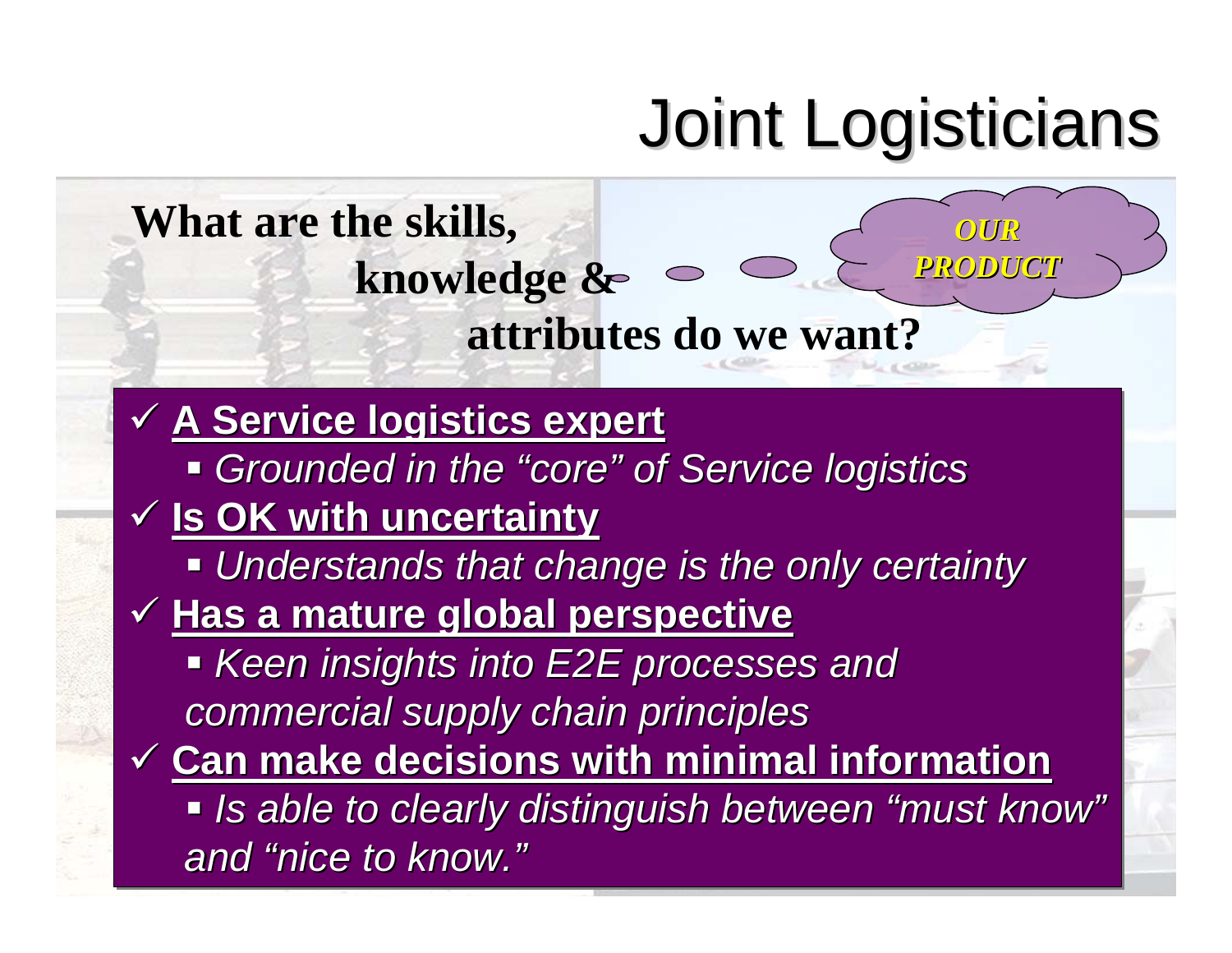## Joint Logisticians Joint Logisticians

**How will we deliver this product?**

 $\checkmark$  Service & Joint individual training  $\ldots$  *Learning to do! Learning to do!* 9 **Joint professional logistics education Joint professional logistics education . . .** *Learning to think! Learning to think!* 9 **Joint Experience Joint Experience . . .** *Learning to be! Learning to be!*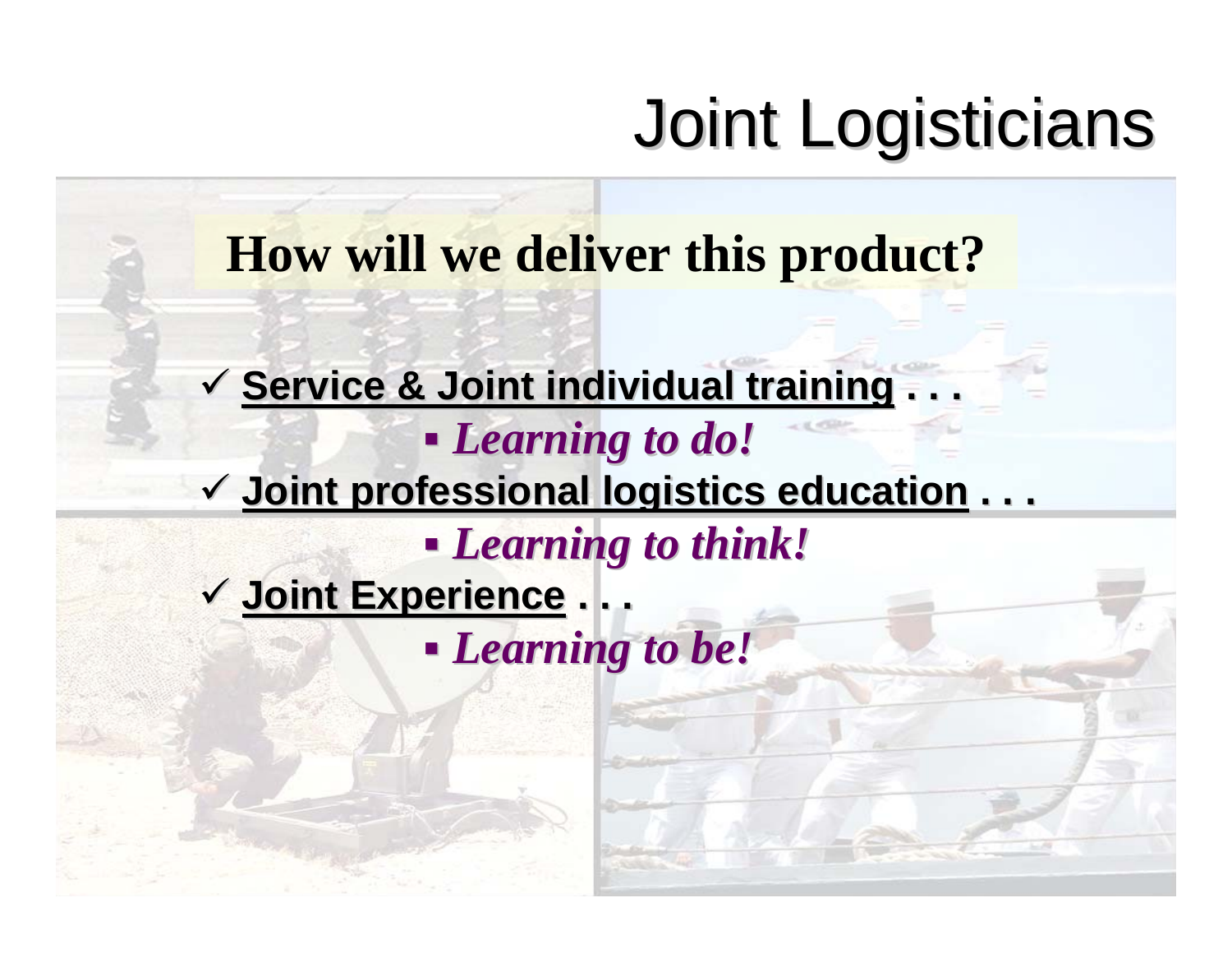## Joint Professional Logistics Education **The Mission . . .**

Develop logisticians that can effectively plan and **execute joint logistics operations in support of the JFC execute joint logistics operations in support of the JFC execute joint logistics operations in support of the JFC**

### **When?**

**Throughout a Service Logistics Officer's Throughout a Service Logistics Officer's Throughout a Service Logistics Officer's career…small amounts at entry, increasing as an career…small amounts at entry, increasing as an career…small amounts at entry, increasing as an officer approaches senior leadership levels officer approaches senior leadership levels officer approaches senior leadership levels** 

### **Why?**

Joint Logistics truly is the means to an end **–** *successful military operations. successful military operations. successful military operations.* **–**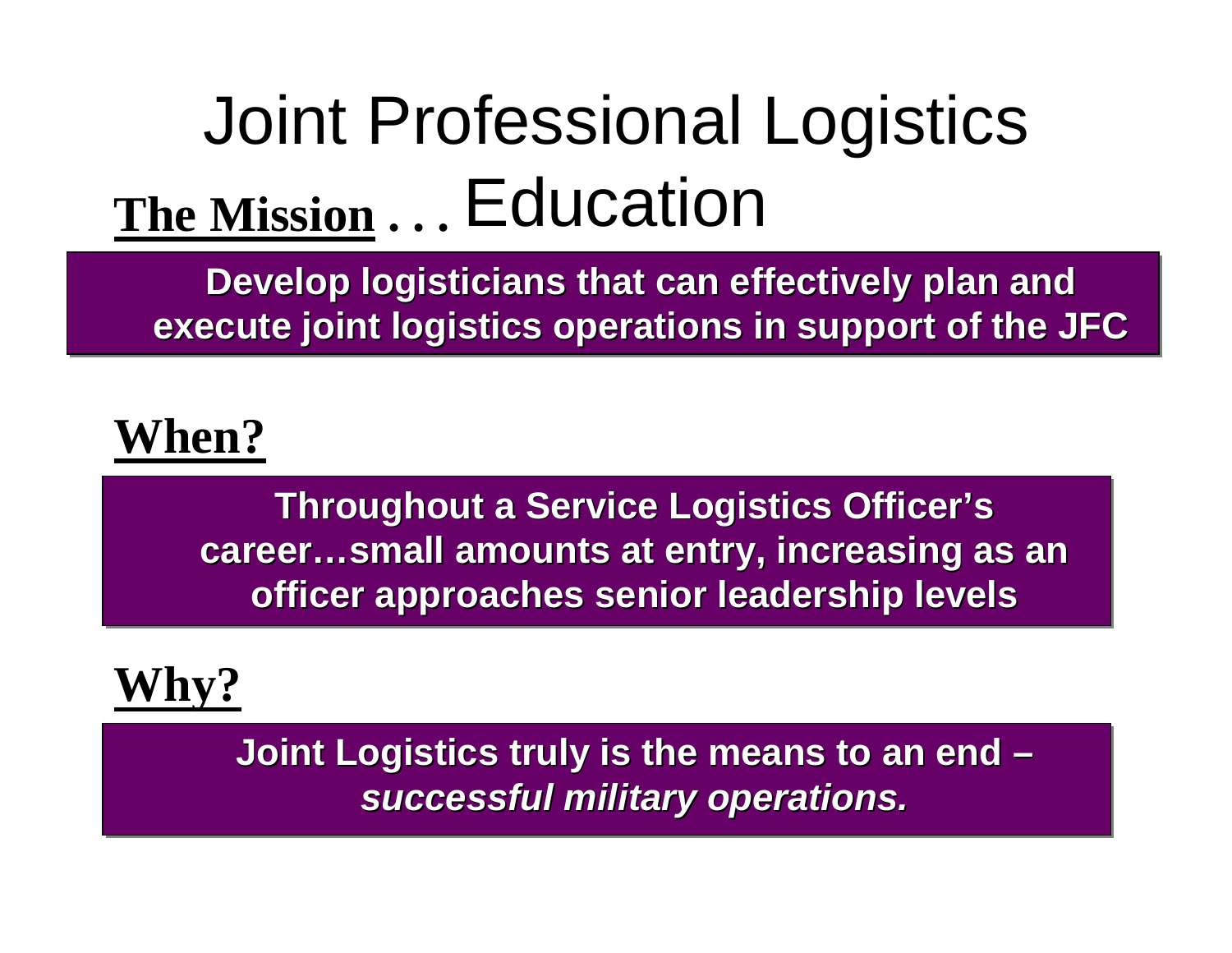# Joint Logistics Education – The Team

- Community of Practice (COP)
	- – Service, National, Defense, Private and Commercial Educators & Trainers
	- – Training/education components of Defense organizations
- Community of Interest (COI)
	- – Services, Joint Staff, COCOMs, DoD, and Agencies, Industry, Interagency/Multinational Partners, NGOs
- Customer
	- –Joint Warfighter
- Product
	- –Effective joint logisticians